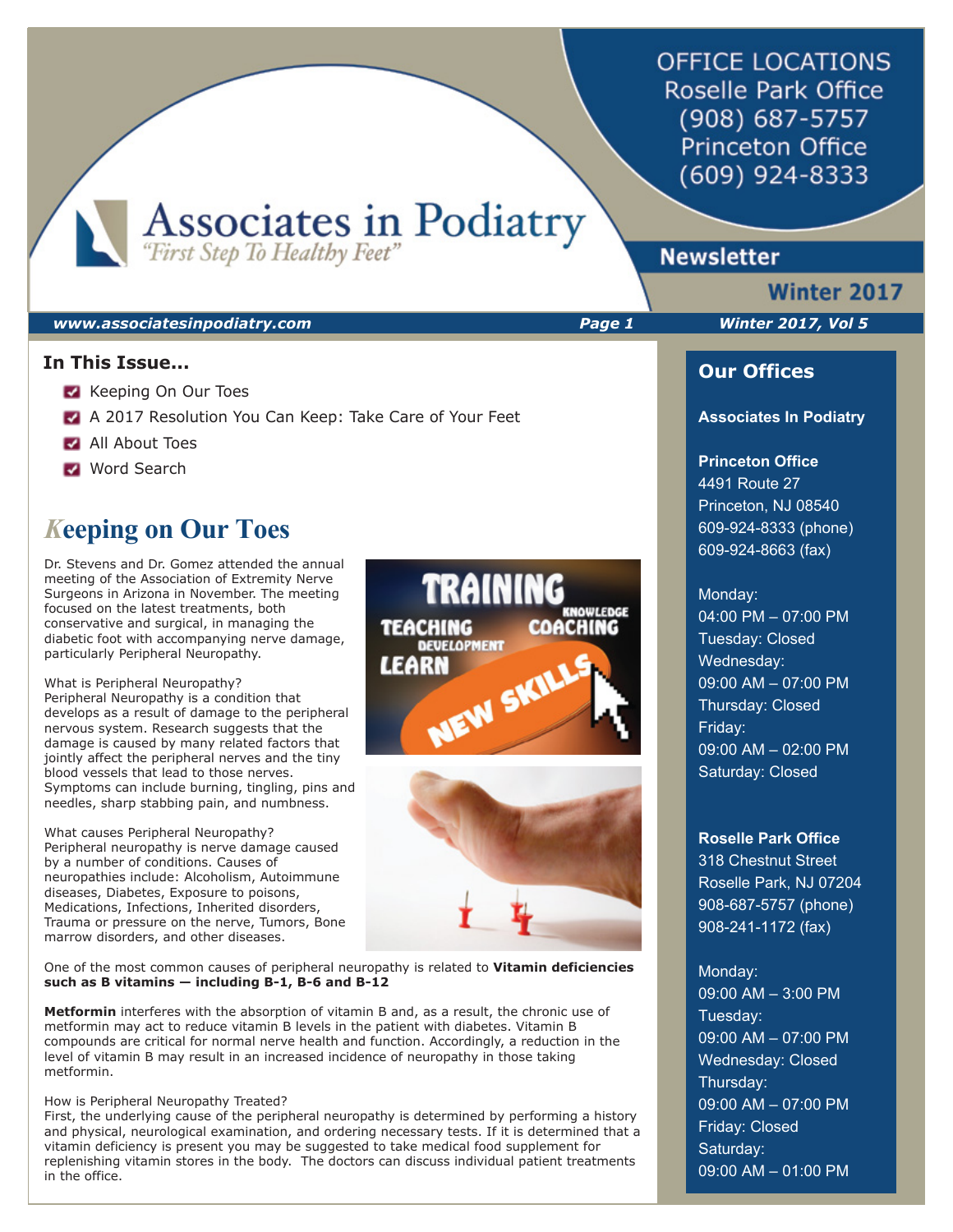*www.associatesinpodiatry.com Page 2 Winter 2017, Vol 5*

# *A* **2017 Resolution You Can Keep: Take Care of Your Feet**

The holidays are all about traditions. Did you watch the Times Square crystal ball drop or maybe enjoy a local fireworks show? Or did you celebrate with a quiet evening at home with family and friends?

Although we celebrate the New Year with many diverse traditions, there is one thing that most of us have in common - we make resolutions for the coming year. If you've resolved to take better care of your health, don't forget that foot health is a major wellness component.

Resolve to take good care of your feet in 2017 with these simple steps:

- Protect your feet with comfortable, sturdy shoes, boots and sandals. Save your flip-flops for poolside and the beach. Don't forget to apply sunscreen to your feet too.
- Clean your feet every day with soapy water and dry thoroughly, especially between the toes.



- Soothe after washing by applying a rich foot lotion or cream but not between the toes. Moisturize toenails with cuticle cream or petroleum jelly.
- Invest in your feet with new, well made shoes with plenty of support. Shop later in the day when feet are largest and measure both feet each time. Give your toes plenty of wiggle room.
- Trim toenails straight across to prevent ingrown toenails don't round at the edges.
- Check your feet every day, especially if you have diabetes. Look for foot fungus or any type of damage like cracked skin, abrasions or puncture wounds that are not healing.
- Stretch your feet and ankles along with the rest of your body to keep them flexible and help prevent injury.
- Put your feet up often during the day to help your circulation and take pressure off muscles and tendons.

For patients with diabetes, please add one more resolution. Come in to our office regularly at least once a year - for a thorough checkup. It's important to check for neuropathy by testing for loss of sensation. We'll also assess your overall foot health and inspect your feet closely for any sign of injury. Left untreated, any foot damage can lead to serious problems in those with diabetes.

We wish all our patients and their families a very Happy and Healthy New Year!

# *A***ll About Toes**

Our toes are engineering marvels of bone, tendons and muscles and they really take a beating! They are constantly exposed to injury with walking, running or just moving around. And the pressures inside our shoes can cramp the toes and lead to stress-related problems.

If you have toe discomfort, there are many different causes that we will look for. First we'll ask you what type of pain you have is it a burning feeling or numbness? Sharp or dull? Does it get worse when you're walking or standing? *...continued on page 3*



#### **Follow us...**







# **History FootNote**

People make New Year's resolutions all over the world. The ancient Babylonians first made resolutions 4,000 years ago, promising to pay their debts and return any borrowed items!

# **Celebrity Foot Focus**

Point guard George Hill of the Utah Jazz was recently sidelined for at least one game due to a sprained big toe.

## **Joke of the Month**



Q: How do Eskimos make their beds? A: With sheets of ice and blankets of snow.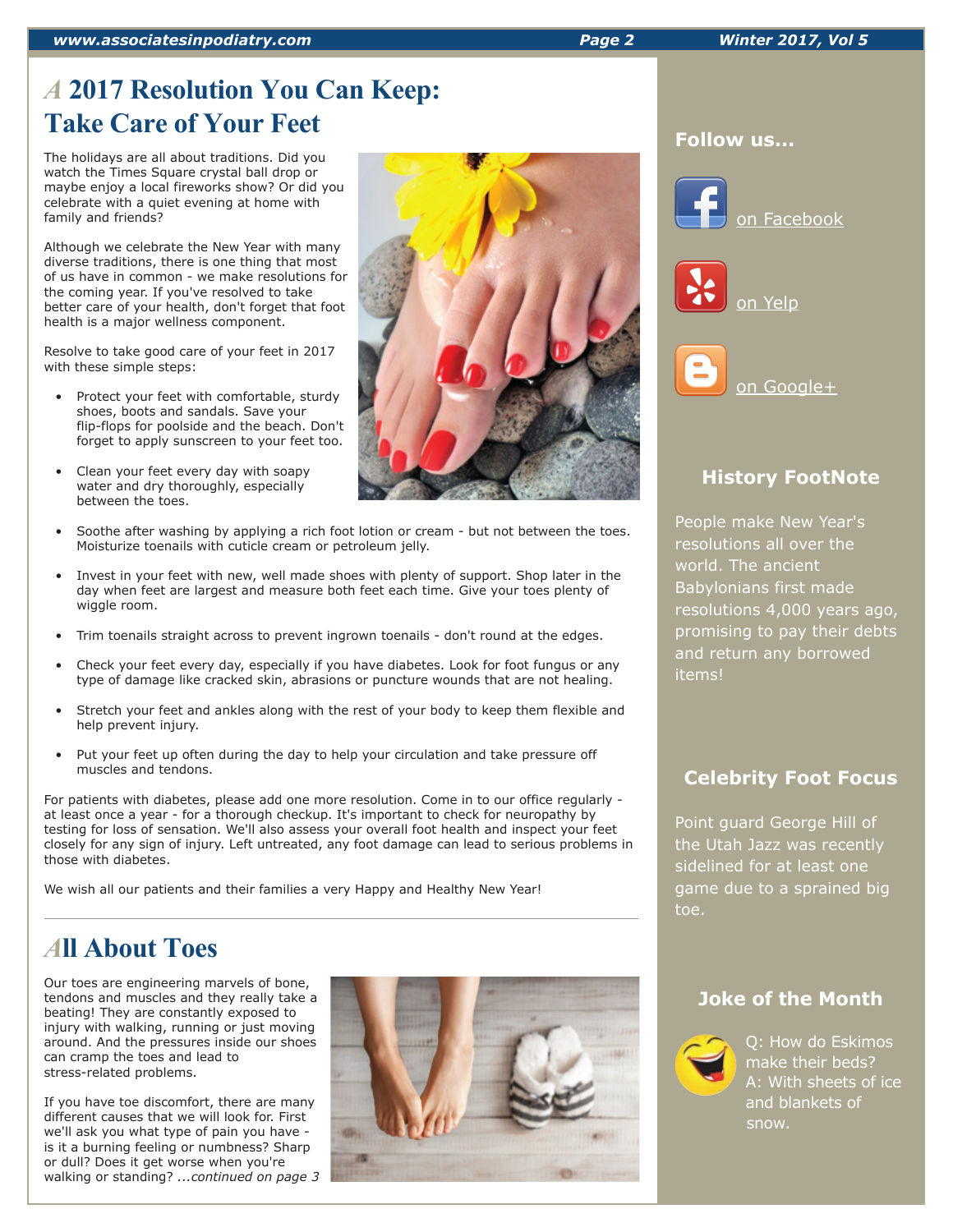# *....continued from page 2 A***ll About Toes**

Here are a few common causes of toe pain:

- Ingrown toenails where the nail cuts into the adjacent skin and often becomes infected.
- Bunions can form when the big toe is pushed up against the others. Bunions can be hereditary or can result from wearing tight, narrow shoes.
- Corns and calluses develop from excess friction and pressure on the skin.
- Arthritis, whether caused by wear and tear or rheumatoid arthritis, causes tenderness, stiffness and difficulty walking. Gout, a painful buildup of uric acid crystals in the joints, is a form of arthritis.
- Hammertoes and claw toes are abnormal bends in the toe joints caused by muscle imbalance. Poorly fitting shoes is often the cause for these painful deformities.
- Morton's neuroma is a nerve problem that causes pain between the toes caused by trauma or excessive pressure from tight shoes.
- Capsulitis causes pain and swelling in the toes or ball of the foot caused by inflammation of the ligaments.

Please come see us if you have persistent toe pain as these conditions will not go away by themselves.



## **Visit our website and Download Your Free Heel Pain & Foot E–Books!**



## **Visit our website and Order your Free Book Today!**



# **Trivia**

*January has 31 days. How many other months also have 31 days?* 

A. Five

B. Six

C. Seven

D. Eight

**Answer: C**